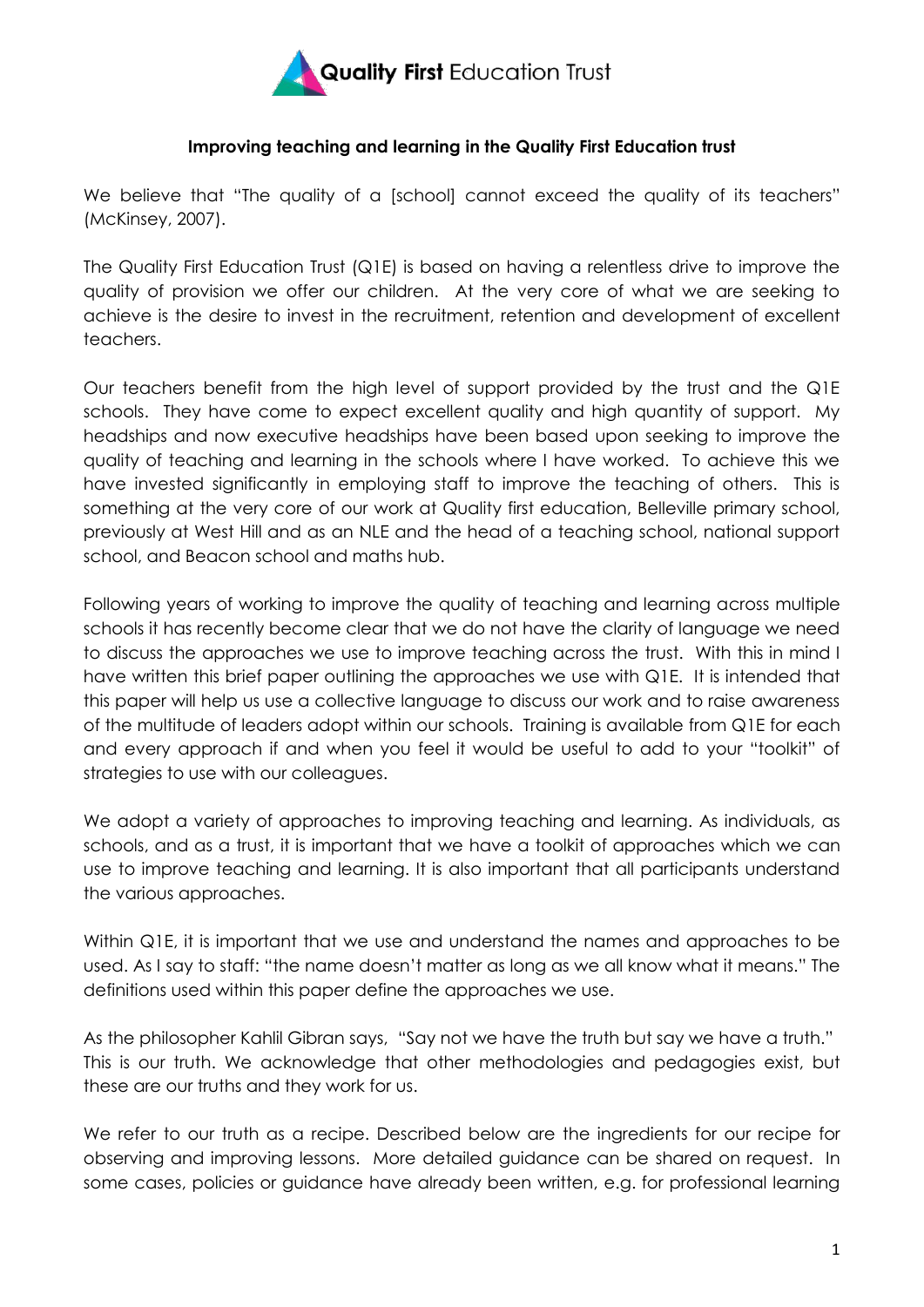communities and guided lessons. The approach is given below in their usual order for observation and improvement.

- 1. Every class every day
- 2. Appreciative enquiry
- 3. Learning walk
- 4. Observed lesson
- 5. Modelled lesson
- 6. Coached lesson
- 7. Guided lesson
- 8. Team teaching
- 9. Wong
- 10. Research lesson
- 11. Professional learning community (PLC)
- 12. Professional learning team (PLT)

Having started this process, it is clear that there are many approaches and that such variety has a potential for huge variation within the approaches. These brief explanations and definitions do at least give us the advantage of empowering our staff team to discuss what they intend to do, with some commonality of language. A further stage will be to attempt to define when and how we use the processes. There is no desire to be prescriptive or limiting to our leaders and coaches, but rather we wish to provide them with a variety of tools and approaches which empower them to use the ingredients in the most effective way possible. Our priority is not consistency for the sake of consistency, but to improve the quality of provision we offer our children.

### **1. Every class every day**

Heads and senior staff are encouraged to visit every classroom every day. Children and staff are encouraged not to interact with the head as to not disturb learning. This approach keeps the head's profile high, with both children and staff. It also ensures the head has a feel for what is happening, timings, atmosphere, resources etc. The start of the day works well to ensure the head is aware how the day has started, but it is good to do this more than once a day and at different times to get a feel for consistency across the day.

### **2. Appreciative enquiry**

We use the term appreciative enquiry (asking questions - alongside) (AE) rather than appreciative inquiry (investigating – from above) (AI). The key purpose of raising appreciative enquiry is that we want all our actions to be positive and perceived as such. Our purpose is to improve the provision offered to the children and to assist teachers to improve their own practice in the best interest of the children. As a consequence, all that we do as part of our work to improve teaching and learning should be encouraged and welcomed.

The teachers, the coaches, and senior leaders have a responsibility to respect each other and our processes. We have to work hard to create and keep a positive working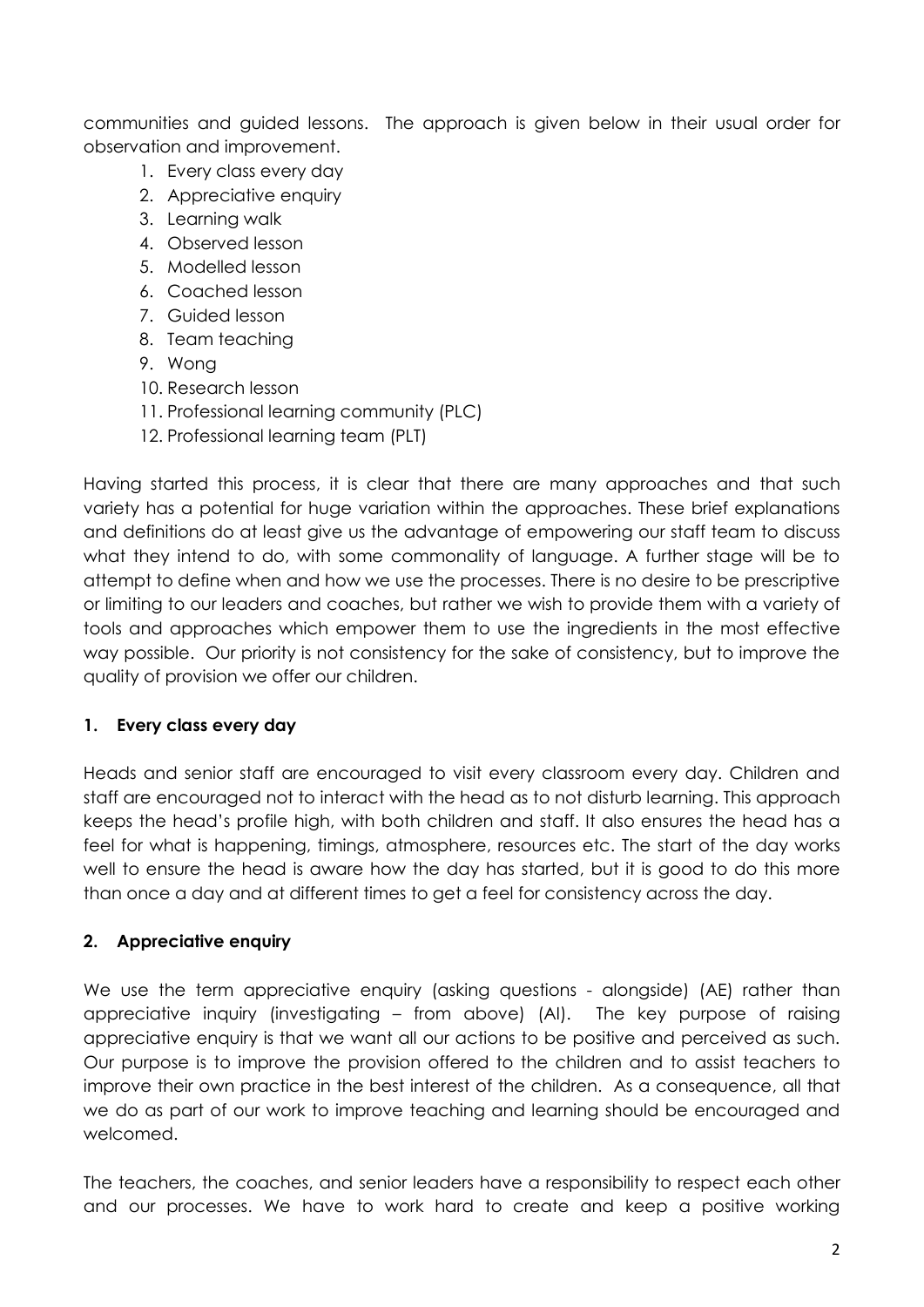environment where any or all of the approaches listed in this paper can be used and welcomed. It takes time and deliberate work to create such an environment.

# **3. Learning walk**

Learning walks are useful parts of a holistic approach to professional development. If used regularly, and as part of a deeper professional development programme, they can be effective in keeping up to date with what is happening in a school and whether or not systems and structures are working effectively. Learning walks are useful as a semi-formal way of monitoring elements of teaching and learning such as time-keeping, curriculum coverage, pupil behaviour, morale, etc.

The term *learning walk* to be most useful needs to be defined. For example, there could be huge variation in application, e.g. structured/unstructured; how data is collected; whether feedback is given, duration, and frequency.

# **4. Observed lesson**

The observed lesson is a traditional approach used in English schools. Here a teacher is observed by a senior colleague who makes notes and gives feedback. Many schools use their own school-based observation sheet that includes both areas of strength and areas for improvement.

This is an important part of the process for improving teaching and learning. One such element of importance is the 'focus time' given to the teacher. The importance of dialogue focused on the teacher should not be under-estimated. We have a variety of "observation forms" to support and guide the observer, both in their observation and in their feedback.

We are moving towards defining an "entitlement for observations." Rather than there being a push to minimise the number of observations, we believe observations should be an entitlement. Thus, teachers should know that they will be observed within specific timeframes. For example, teachers new to one of our schools will be observed within the first month of joining us, preferably within the first two weeks.

With our focus on monitoring and support, this observation ensures the new member of staff gets early and appropriate feedback and ensures that the head teacher is aware of strengths and weaknesses so that they can arrange for targeted support.

This is driven by the importance of the trust's philosophy that monitoring should not be underestimated. The key paradigm shift for many is to move from seeing monitoring as invasive to monitoring as support. Monitoring is a key part of our attempts to improve the provision to our children. It is not monitoring to catch out but monitoring to aid the learning of teachers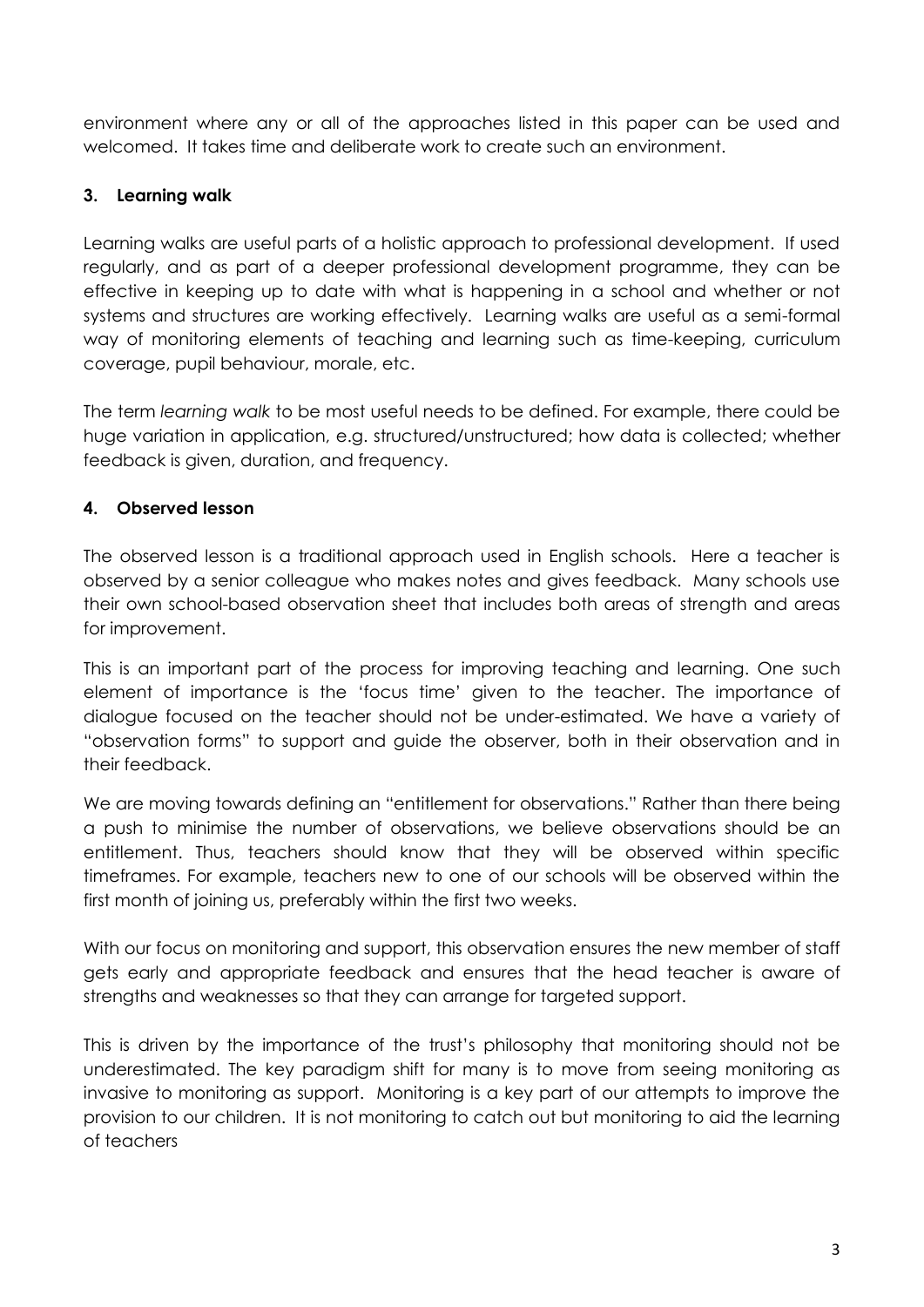As an example, I am still proud of a line in an Ofsted report many years ago when I was the head of West Hill Primary School that quoted a teacher as talking about "monitoring and other types of support."

Creating an environment where staff see monitoring as support is key to our philosophy. We encourage and embrace monitoring and other types of support. We are blessed to have so much support available to us as individuals, as schools and as a trust. The availability of support is not an accident; it is a Q1E priority. We wish to embrace, develop and improve what we do. In the same way that we want teachers to embrace professional development, so we want leaders to embrace professional development. We want to model "a relentless drive for improvement in all that we do" (Ofsted 2007). With this in mind we encourage challenge from a wide variety of colleagues and peers. Guided peer evaluations (GPEs) are an example of this.

The observation lesson plays an important part in ensuring senior leaders including head teachers have a clear view of what is happening within classes. There are three main approaches to observations:

- i. Judgemental
- ii. Holistic
- iii. Diagnostic
- iv. Peer

# i. Judgemental observations:

Many schools use a judgemental approach where teachers are judged and/or graded. This approach is not integral to how we work as a trust but it would be unrealistic to suggest that we can operate without a degree of judgement. The key reason for a judgement is to help us prioritise need and the allocation of support. As a trust we seek to ensure the provision is never less than good for all children, in all classes, all of the time. Where practice drops below good, we must act to improve the provision received by the children. Core to this is improving the teaching and learning by improving the teacher's teaching. However, on occasions, the improved provision may have to come from other individuals. We are committed to ensuring the quality of the provision received by every child is at least good.

# ii. Holistic observations:

Some observations are very much diagnostic while others are undertaken to get an overview or "feel" of what is happening in each class. It is important that senior leaders have observed teachers teaching so that they can make informed contributions to the dialogue about which teachers and which subjects or themes should be prioritised when allocating support. As in all areas of school life/leadership, there is a finite amount of support available to improve teaching within our schools and, as such, we want to ensure all involved in allocating this support have a good view of the relative needs within their institutions.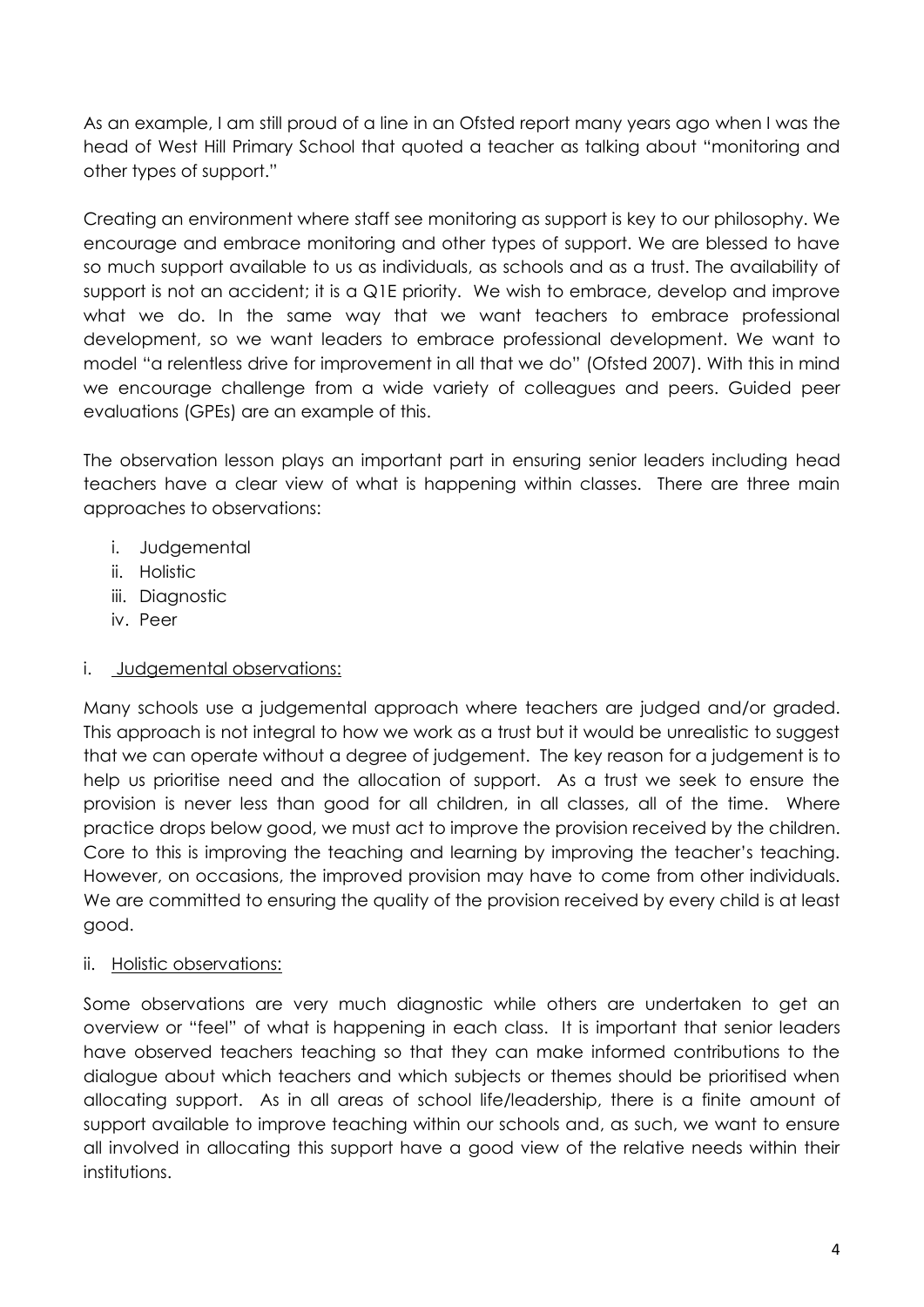## iii. Diagnostic observations

Diagnostic observations are used in many situations: especially alongside other forms of teacher development. This approach involves the observer watching to see what goes well and what areas should be improved. As part of a programme of support, it is also used to see the impact of the intervention on the teacher and quality of teaching.

## iv. Peer observations

This is not widely used in Q1E schools. The gist of peer observations is that peers watch each other. Sometimes this is school led and sometimes individual led.

# **5. Modelled lesson**

The purpose of the modelled lesson is to show the observer what the lesson could/should look like (Gibran). Within the context of the schools there are elements of teaching that are expected to be followed.

There are four different contexts for modelled lessons.

- Class teacher modelling with their own class
- Leader modelling in the observer's class
- Leader modelling in their own class
- Leader modelling in another class

Additional information is available for each point.

A 'modelled lesson' is a lesson where the teacher knows they are to be observed and they model teaching and learning for the observer. When planning the lesson, the "model" needs to agree the logic of the modelling. The usual choices are between

- The normal lesson as planned
- Following the existing plans
- Modelling a focus point or teaching point for the teacher observer.
- Are we seeking to model good or excellent?

Additional information is available for each point.

Before arranging the session, those involved have to discuss the level at which the modelled lesson should be based. For example, for a new or struggling teacher, should it be within the teacher's zone of proximal development, or should the best possible standard be modelled? Should specific elements be modelled, or all elements of a lesson?

# **6. Coached lesson**

We use the term 'coached lesson' when a teacher teaches a lesson and is coached to improve this lesson. We provide training and guidance for our senior leaders on how to coach. We use the GROW coaching model for the initial training of staff. Adopting the Trust's philosophy of "united and unique", we teach staff in one model but as they become more experienced they are at liberty to adopt other coaching models.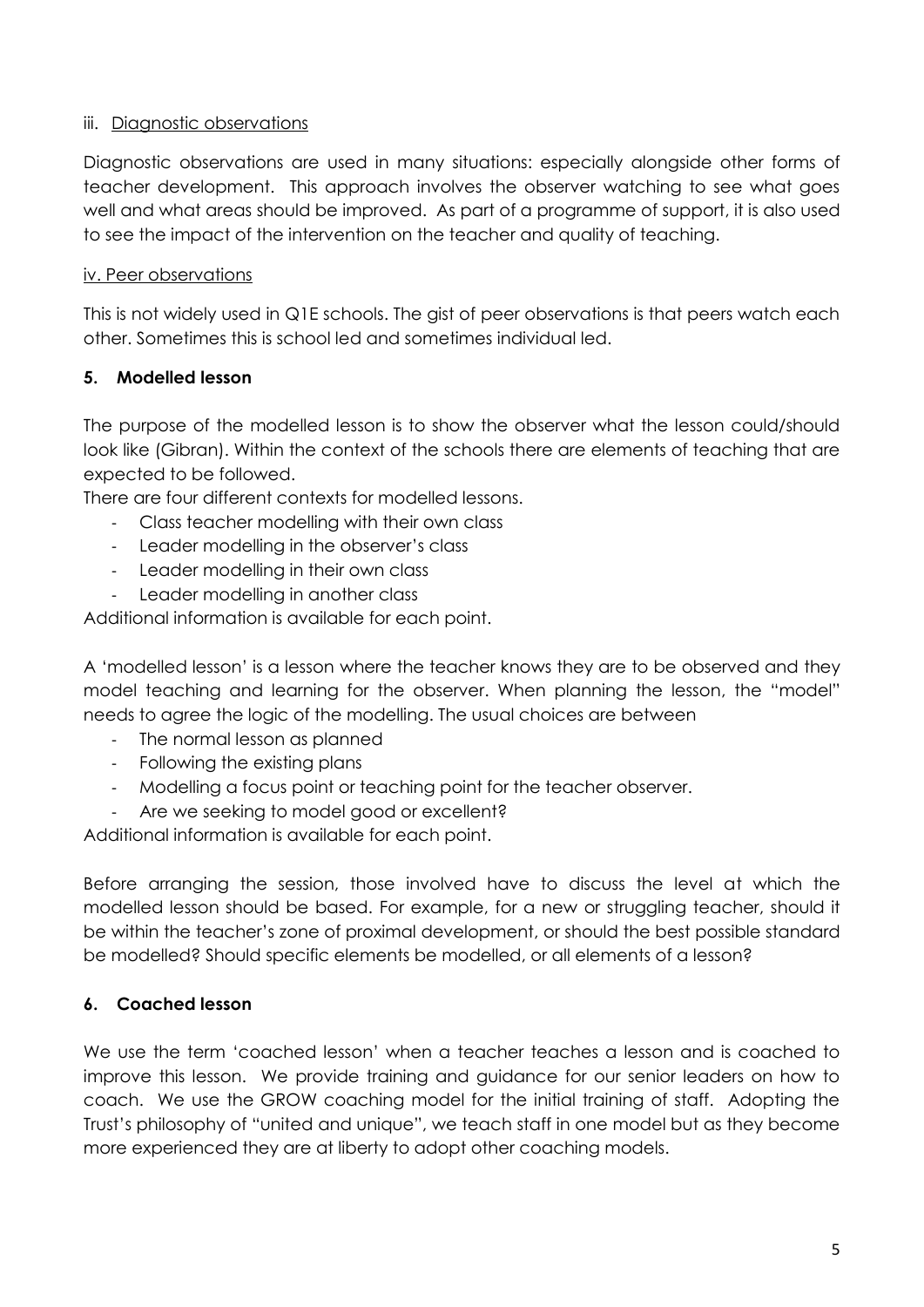As a team we discuss the difference between coaching and mentoring, and when it would be most appropriate to use each style. Within this paper I will refer to the process as coaching, but in practice one would have a dialogue about the approach to be used.

We have four main styles of coached lessons:

- 1. Traditional
- 2. Interactive
- 3. Guided
- 4. Videoed

All four styles involve the teacher teaching the lesson and the coach observing the lesson. The key difference is the timing of the coaching.

# 1) Traditional coached lesson

This coaching traditionally takes place after the lesson as a form of dialogue about the lesson that has been observed.

## 2) Interactive coached lesson

The coach observes the lesson and interacts with the teacher while the lesson is taking place. This may either be to speak with the teacher at an appropriate point when the children are working or to become involved in the lesson and speak with the teacher and the children at the same point.

# 3) Guided coached lesson

The guided coached lesson uses ear pieces (as per the guided lesson, explained in the following section). They coach the teacher in real time through an ear piece while the lesson is happening.

# 4) Video coached lesson

In this approach the lesson is videoed and watched together with the coach talking through coaching points and referring to the lesson and specific parts of the lesson. This is most successful where the coach has watched the lesson or the video of the lesson before the coaching session but this is more time consuming.

# **7. Guided lesson**

There are three examples of the guided lesson:

- 1) One to one
- 2) One to several
- 3) Videoed

Please also refer to 6 (3) above.

The logic behind all the forms of guided lessons is that an experienced and effective member of staff (the guide) works with a less experienced or effective member of staff (the observer). The observer may be an experienced teacher who has less experience of a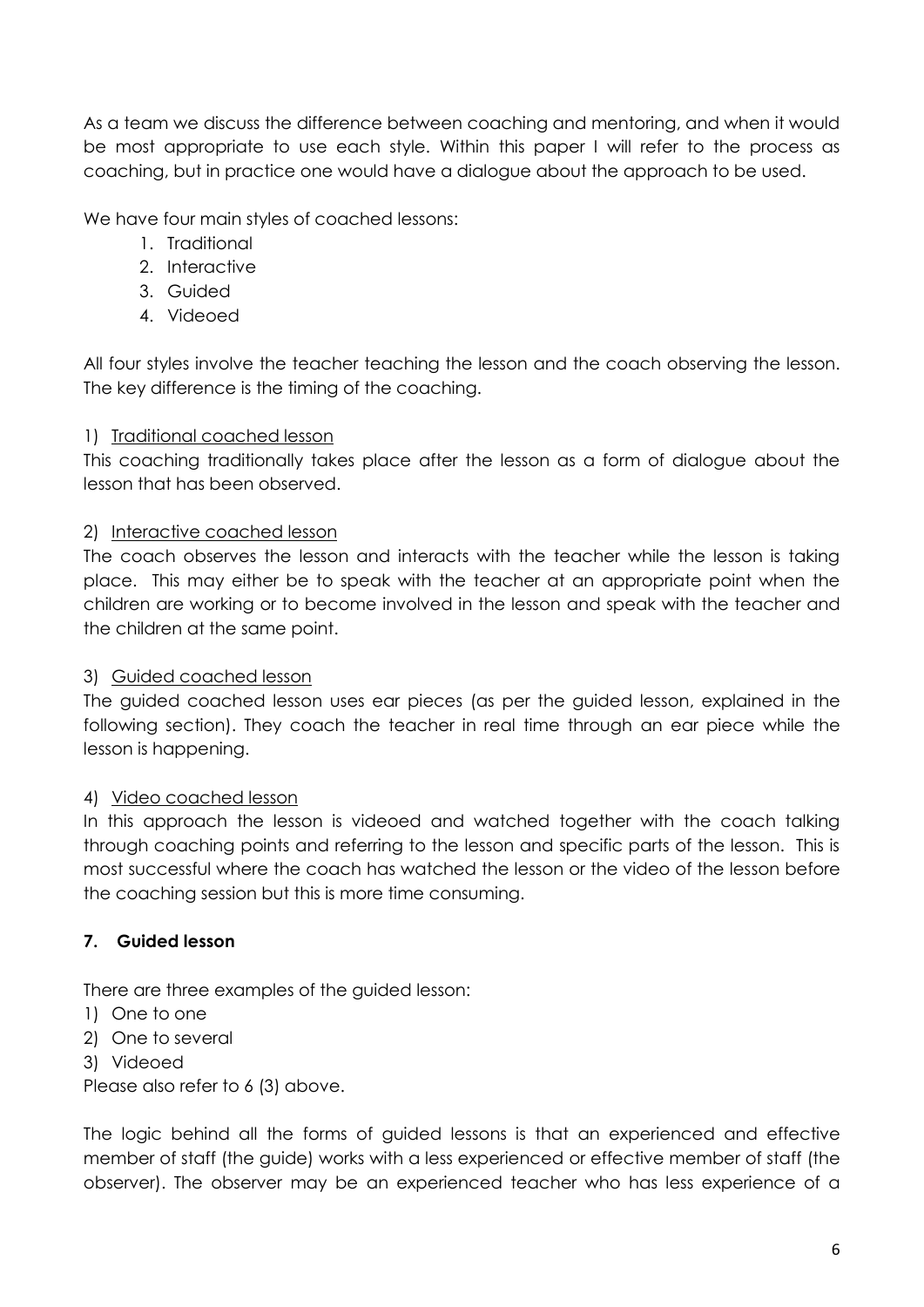particular teaching style or approach. The guide and the observer watch a lesson together, taught by a separate teacher.

The guide draws the observer's eyes to key elements of the lesson. A point of discussion before the start of the guided lesson is *at what level does the guide wish to work?* For example, for a very inexperienced teacher, the guide may focus on rudimentary skills whereas for a senior member of staff, the focus may be on the subtleties of the lesson.

# 1) One to one

In this case, the guide and the observer position themselves close together so that the guide can guide "face to face" within the lesson.

## 2) One to several

In this approach the guide speaks to a group of observers simultaneously. To make this viable and effective in a classroom without distracting the children, the guide uses a microphone and the observers wear and use individual ear pieces. We have purchased sets of these earpieces to use across the schools.

### 3) Videoed

Here a similar approach is adopted as per example 2 (see above) but as the lesson is videoed, there is no need for ear pieces.

Advantages include:

- what is seen can be controlled
- one can repeat and or focus on segments of the lesson
- There is no need for ear pieces.
- The activities can be repeated
- Once videoed the material can be used at a time appropriate to the group
- The teacher can see themselves teach

Disadvantages include:

- the need to video the lesson
- what is on the video is only what the camera-person films
- sound quality is hard to achieve
- as it is not live, to some it is not perceived as "real"
- the time taken to set it up.

# **8. Team teach**

We use the term 'team teach' when the teacher and coach plan and teach the lesson together. This may include a pre-ordained pattern where the teacher and coach have their own specific elements of the lesson or the open team teaching where the teachers and coach seek to move seamlessly between the role of the teacher and observer.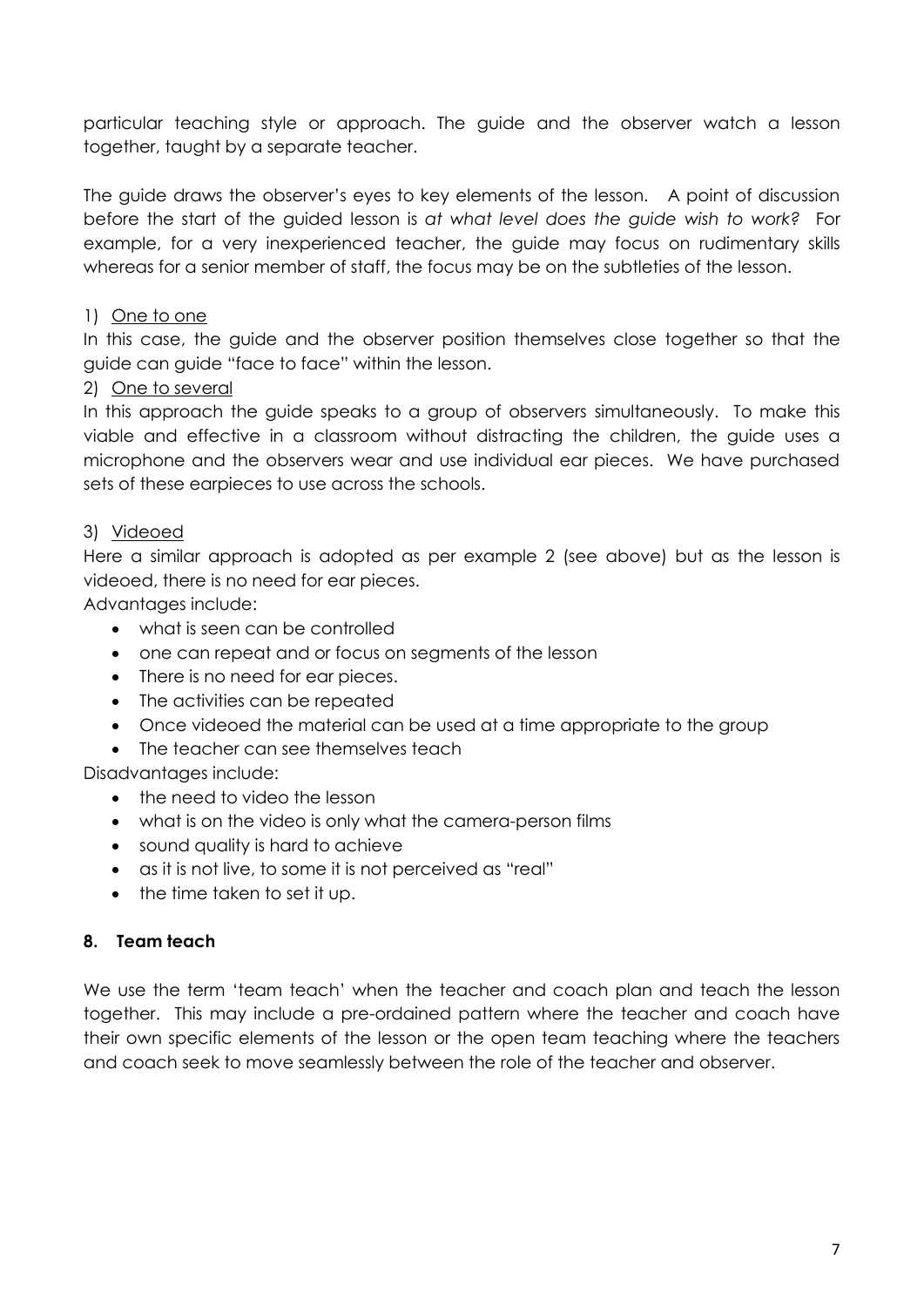# **9. Wong**

This approach is something we have learnt from colleagues in Singapore and it bears the name of the exponent we saw using it in a lesson we were observing while embedded in a school's maths department. Wong is also the name of a good friend who helped us develop our links with Singapore.

Interestingly, it is an approach that many people in England find hard to use; therefore, we have to agree permissions before using it within each school. The gist of the approach is that the senior member of staff (or coach) reacts immediately to any error or misconception and intervenes in the lesson, in order to correct the issue. For example, if a teacher were to explain a concept incorrectly, the senior leader would intervene in the lesson and teach both the teacher and the children the correct way to cover the objective. In its simplest form it would be to immediately correct a spelling or grammatical error in an English lesson, or to correct a batting technique in a cricket lesson.

## **10. Research lesson**

The research lesson is a lesson developed and discussed by a group. This is usually a year group but may be a phase or a group of specialists. The year group model involves a group of teachers agreeing upon the "research lesson." They look at the plan together and develop a collective plan embracing the "power" of the room, i.e. using the combined knowledge of the group to plan the lesson. There are variations in how the lesson is then taught.

### The collective research lesson

This involves all members of the group

- 1. Agreeing the focus lesson
- 2. Planning the lesson together
- 3. Individually teaching it to their classes
- 4. Meeting together to discuss and improve the lesson

We use four styles of research lesson:

- 1) The modelled research lesson
- 2) Repetitive improvement research lesson
- 3) The sequential research lesson multiple classes
- 4) Sequential research lesson single class

### 1) The modelled research lesson

Stages 1, 2 and 4 are the same as for the collective research lesson but at stage 3 one person teaches the lesson while the rest of the group observe and then participate in the discussion at 4.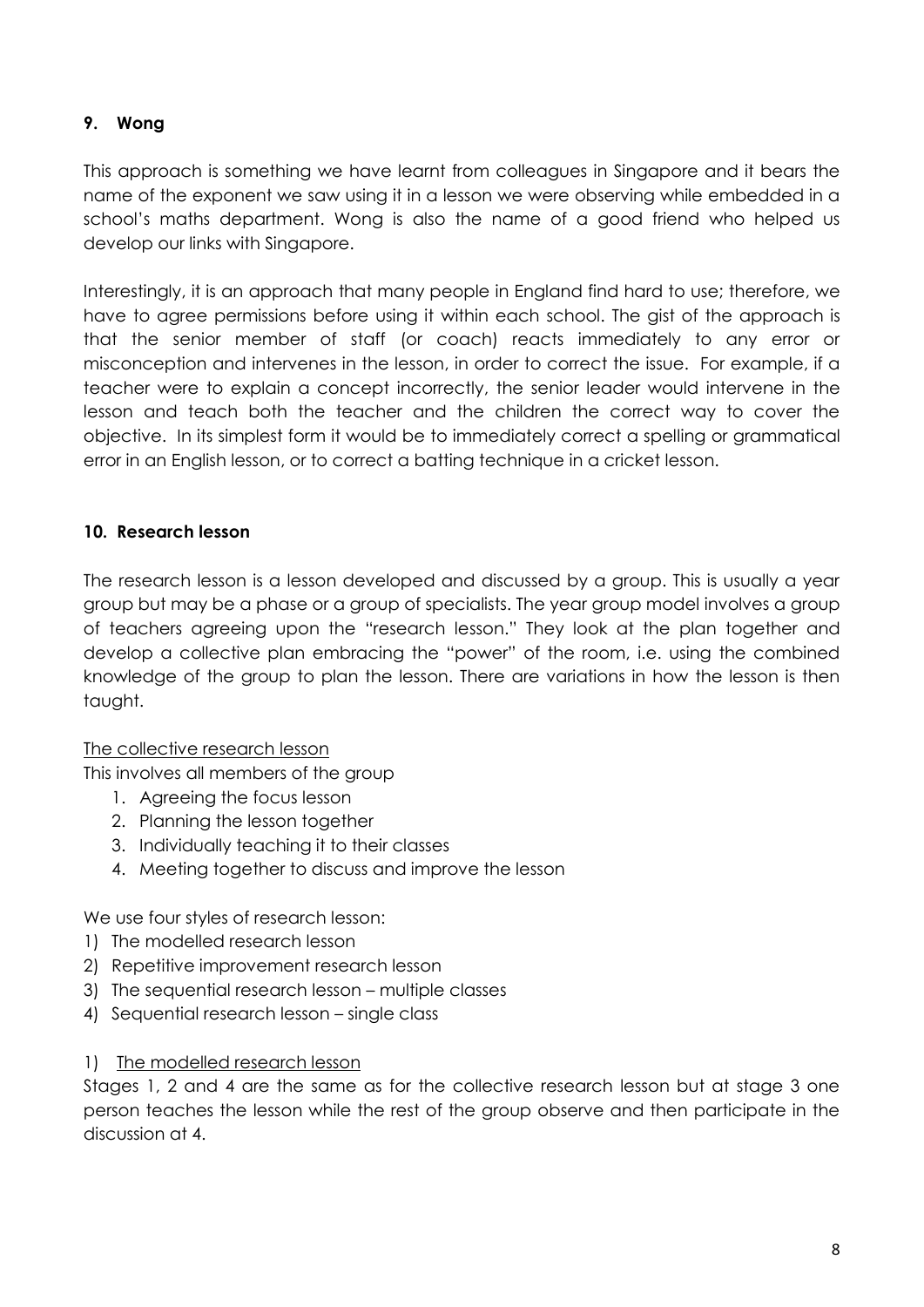# 2) Repetitive improvement research lesson

Stages 1 and 2 are the same as above. At stage 3 the lesson is taught by one person with the others observing. At 4 the group meet to improve the lesson returning to a hybrid of stage 2. The lesson is taught by another member of the group to a different class. The process is then repeated.

# 3) The sequential research lesson – multiple classes

Stages 1, 2, 3 are the same as for the collective research lesson. At stage 4 the teachers meet to discuss how best to teach the following lesson in the sequence. The second lesson is planned and taught by all. The group then meet together to review the lesson and plan the next lesson in the sequence based upon the collective knowledge of teachers who have taught the lesson.

# 4) Sequential research lesson – single class

The process is similar to the sequential research lesson for multiple classes, but as the name suggests is based on a single class. Having agreed the lesson observation and planned the lesson, the lesson is taught to one class by one teacher. The rest of the group observe the lesson. The group then meet and discuss the lesson and how best to achieve their learning objectives for the same class in the next lesson.

# **11. Professional learning community (PLC)**

Below are our protocols for professional learning communities (PLCs). They are largely unchanged from those developed at Belleville in 2013. We use PLCs to encourage structured professional dialogue within our schools. The logic of the PLCs is explained in their name:

- Professional
- Learnina
- Communities

They are a community of professionals meeting and working together to learn with and from their colleagues on a focused professional theme.

Stoll et al (2012), use the definition that:

"A professional learning community is an inclusive group of people, motivated by a shared learning vision, who support and work with each other, finding ways, inside and outside their immediate community, to enquire on their practice and together learn new and better approaches that will enhance all pupils' learning."

Additional guidance and training materials are available.

# Q1E generic protocols for professional learning communities (PLCs)

All participants:

- 1. Review and agree the protocols.
- 2. Maintain focus and are present throughout the session.
- 3. Adopt appreciative enquiry.
- 4. Show a positive and respectful attitude to everyone involved, including themselves.